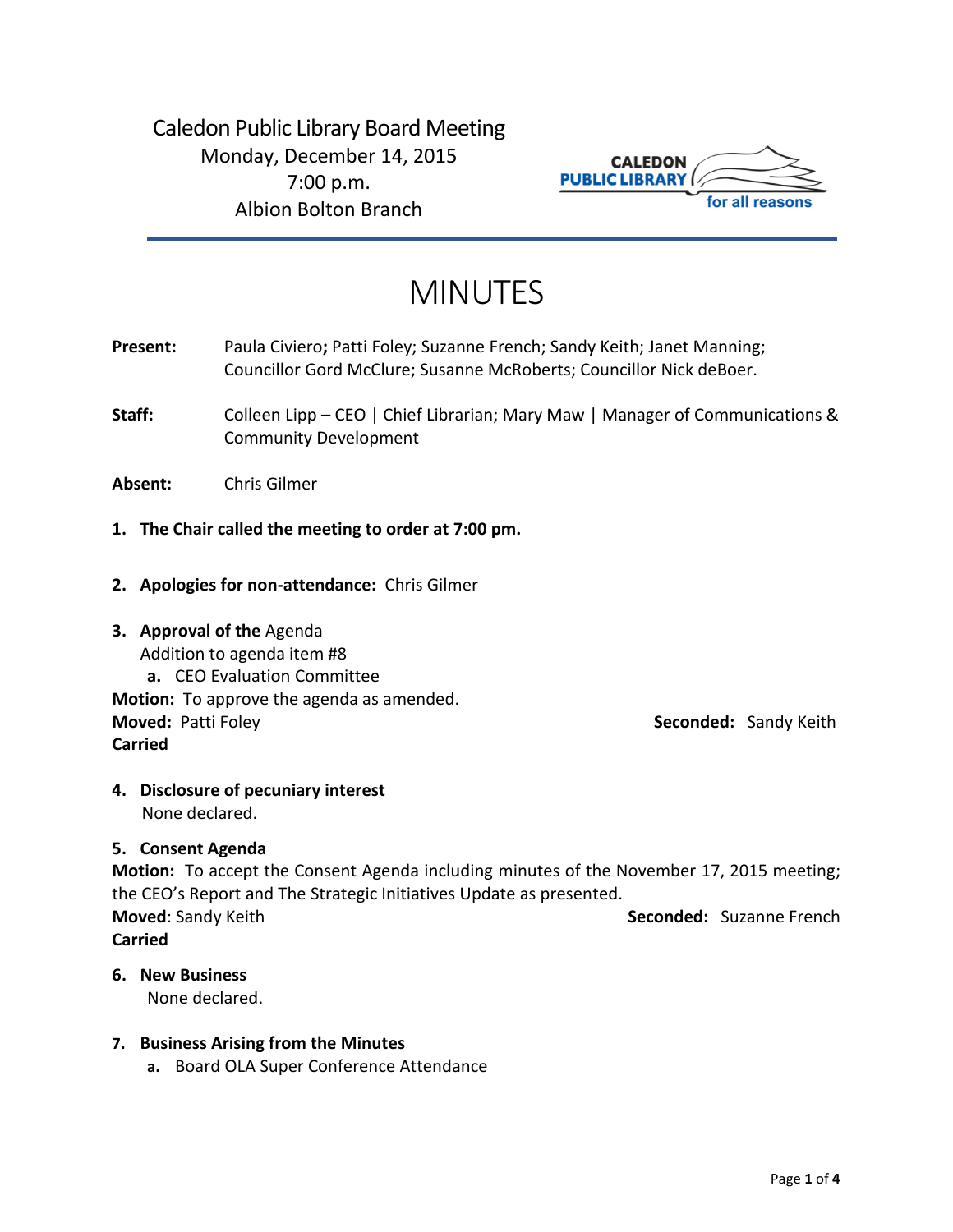**Motion:** That the Caledon Public Library Board approve the attendance of Janet Manning and Sandy Keith for the full 2016 OLA Super Conference, allowing for conference registration prior to the Early Bird deadline of December 18, 2015.

**Moved:** Suzanne French **Seconded:** Patti Foley **Carried**

### **8. Board and Committee Reports**

**a. CEO Evaluation –** The 6 month probation period for CEO/Chief Librarian Colleen Lipp ends on January 6, 2016. Following the meeting, the CEO Evaluation Committee met to complete the form and arrange for submission to the Town. The CEO Evaluation Committee will have a preliminary meeting with Colleen Lipp on January 6, 2016 at 9:30 am at the Caledon Village Branch. The CEO Evaluation Committee will then meet again on January 11, 2016 at 10:30 am at the home of Board and Committee member Paula Civiero to finalize the evaluation.

#### *Nick deBoer arrived at 7:25 pm*

- **9. Staff Reports**
	- **a. Treasurer's Report –** Colleen Lipp presented the Treasurer's report including a 2015 Budget Status Report and an update on the 2016 Budget. The 2016 Caledon Public Library proposed budget will be presented to council on Tuesday, December 15<sup>th</sup>.

**CIBC Cash Management Online (CMO) –** CIBC has advised CPL that fax request services for account transfers would be discontinued as of December 31, 2015. CIBC has recommended that the library make use of CIBC Cash Management Online (CMO). This service would allow for electronic access to library accounts while supporting the requirement that any transactions are approved by both the CEO/Chief Librarian and Board Chair.

**Motion:** Caledon Public Library Board directs the CEO/Chief Librarian to pursue the transition to CICB Cash Management Online (CMO).

**Carried**

**Moved:** Sandy Keith **Seconded:** Paula Civiero

**Motion:** To accept the Treasurer's Report as presented. **Moved:** Sandy Keith **Seconded:** Gord McClure **Seconded:** Gord McClure **Carried**

**b. Fair eBook Pricing -** Colleen Lipp presented the Fair eBook Pricing for Libraries Advocacy report.

**Motion:** That the Caledon Public Library Board direct the Caledon Public Library to join the Canadian Public Libraries for Fair eBook Pricing Coalition to advocate for fair pricing models for eBooks. **Moved:** Susanne McRoberts **Seconded:** Paula Civiero **Carried**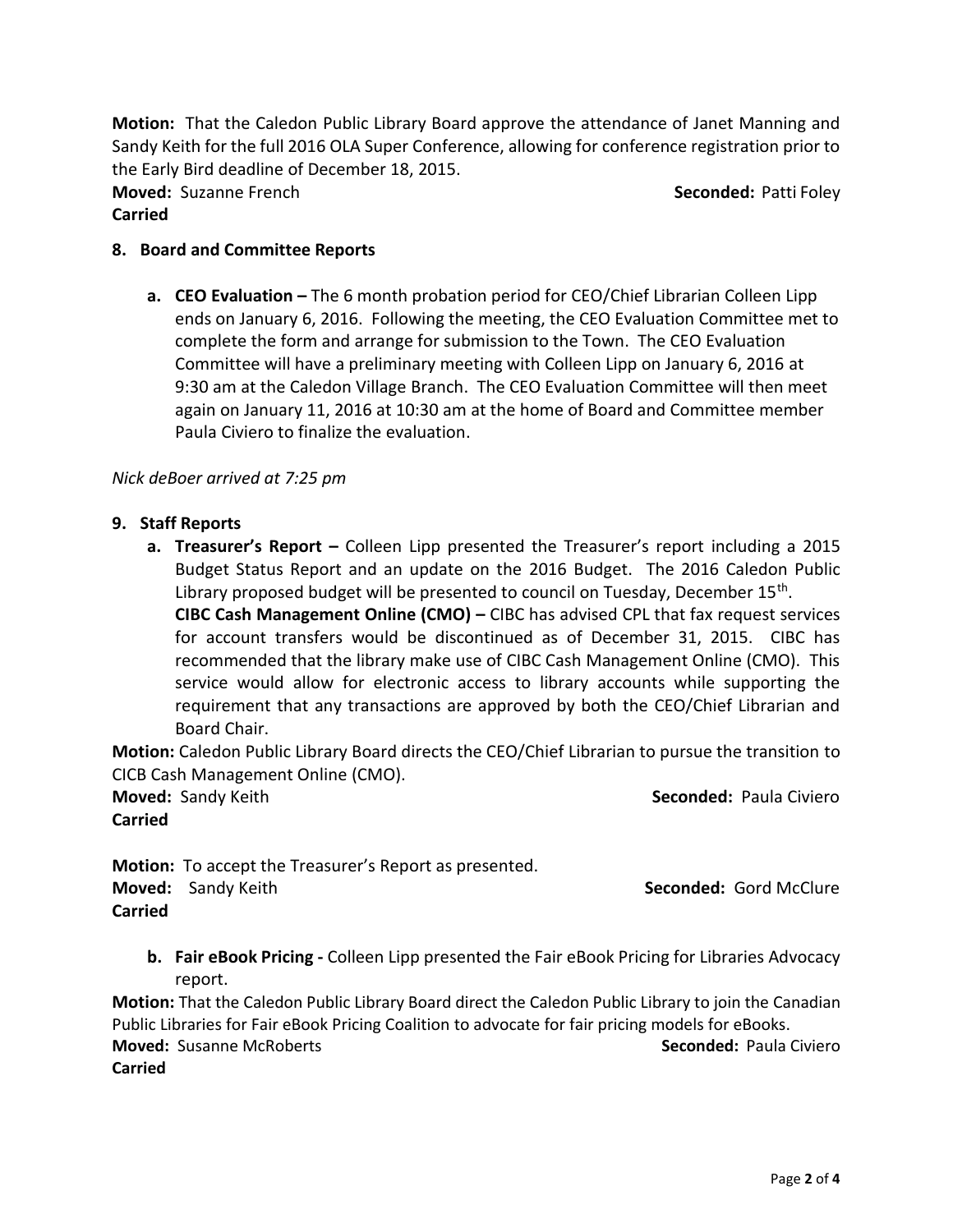**c. Internet and Technology Acceptable Use Policy –** Colleen Lipp presented a revised Internet and Technology Acceptable Use Policy for recommendation and approval.

**Motion:** That the Caledon Public Library Board receive and adopt the revised Internet and Technology Acceptable Use Policy.

# **Carried**

**Moved:** Suzanne French **Seconded:** Susanne McRoberts

**d.** Inclement Weather and Unscheduled Closure Policy – Colleen Lipp presented the Inclement Weather and Unscheduled Closure Policy report for recommendation and approval.

**Motion:** That the Caledon Public Library Board receive and adopt the drafted Inclement Weather and Unscheduled Closure Policy.

**Moved**: Patti Foley **Seconded:** Susanne McRoberts **Carried**

# **10. Board Development**

# **a. Leadership by Design - Modules 8 and 9 – Policy and Risk Management**

Colleen Lipp provided an on screen overview of Modules 8 and 9 – Policy and Risk Management [\(http://www.learnhq.ca\)](http://www.learnhq.ca/)

**b.** Councillor Nick deBoer suggested that moving forward the Board should consider posting draft policies on the library website for public consultation for 30 days prior to the board making final approval. The Board will adopt this practice for the next policy under review in January 2016 – Caledon Public Library's Operational Policy.

# **11. Correspondence**

- **a.** OLCF Letter of Support from Sylvia Jones, MPP November 24, 2015
- **b.** Board to Board letter received from the Exchange Leadership Team, November 30, 2015 – one of the objectives referred to in the letter was a Data project that the Exchange will be pursing in 2016. Subsequently, Colleen Lipp received an email from the Exchange requesting her to participate in an interview as part of this project. The Board advised Colleen to gather more information and report back in January.

**c.** Email from patron regarding the noise level and activities at the Albion Bolton Branch

- **12. Time & location of next meeting**: January 18, 2016 at 7pm at the Albion Bolton Branch
- **13. Question Period**  There were no representatives from the public present.
- **14. Evaluation of the meeting:** Board members were satisfied with the meeting, the policies passed and the sharing of new ideas.

# **15. Adjournment**

**Motion:** To adjourn the meeting **Moved:** Patti Foley **Seconded: Suzanne French Seconded: Suzanne French Carried**